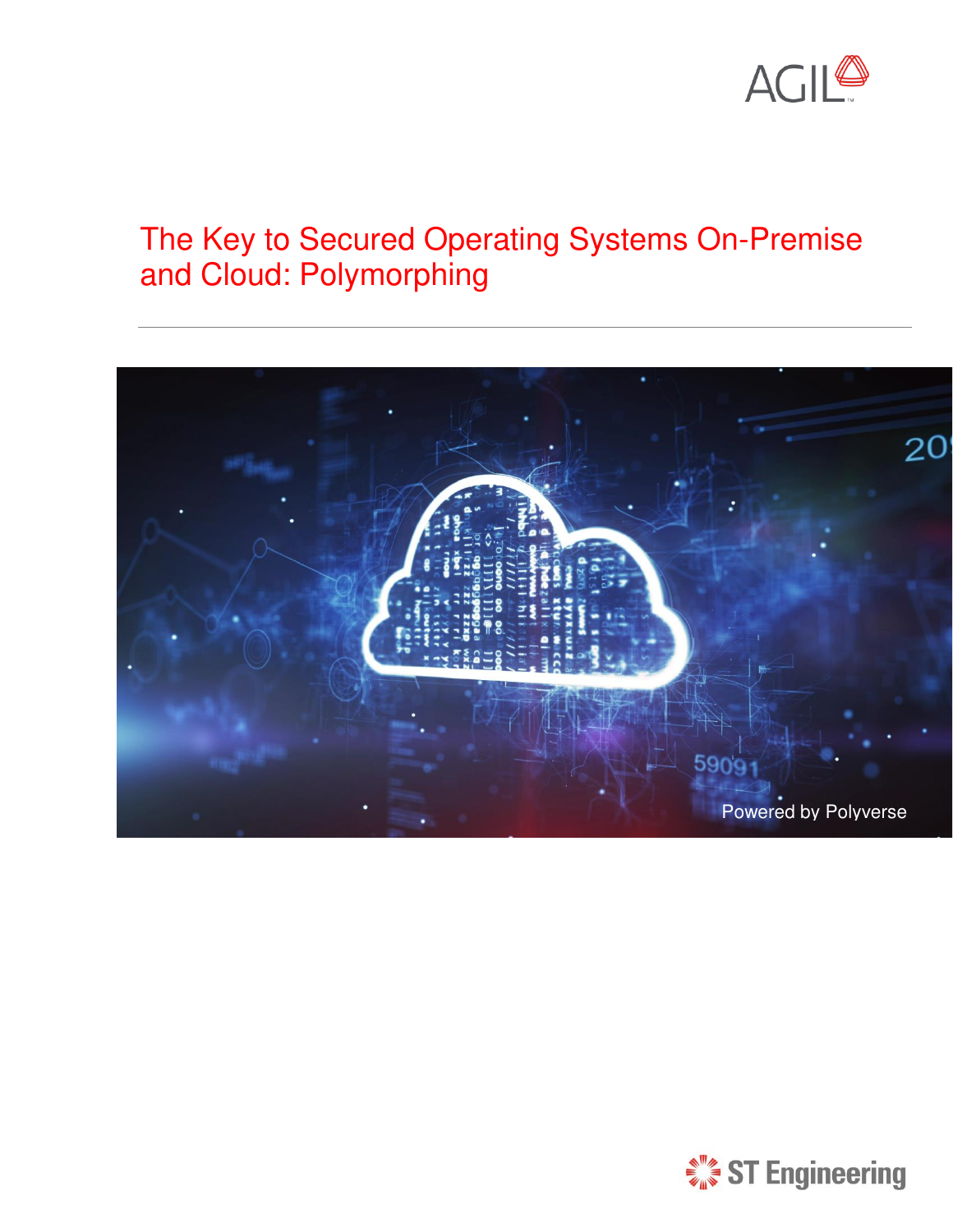#### **Table of Contents**

| <b>EXECUTIVE SUMMARY</b> | 3                |
|--------------------------|------------------|
| <b>THE PATCH GAP</b>     | $\boldsymbol{4}$ |
| <b>POLYMORPHING</b>      | 5                |
| <b>MIRROR</b>            | $\overline{7}$   |
| <b>CONCLUSION</b>        | $\overline{7}$   |
| <b>CONTACT US</b>        | 8                |
| <b>REFERENCES</b>        | 8                |

<span id="page-1-0"></span>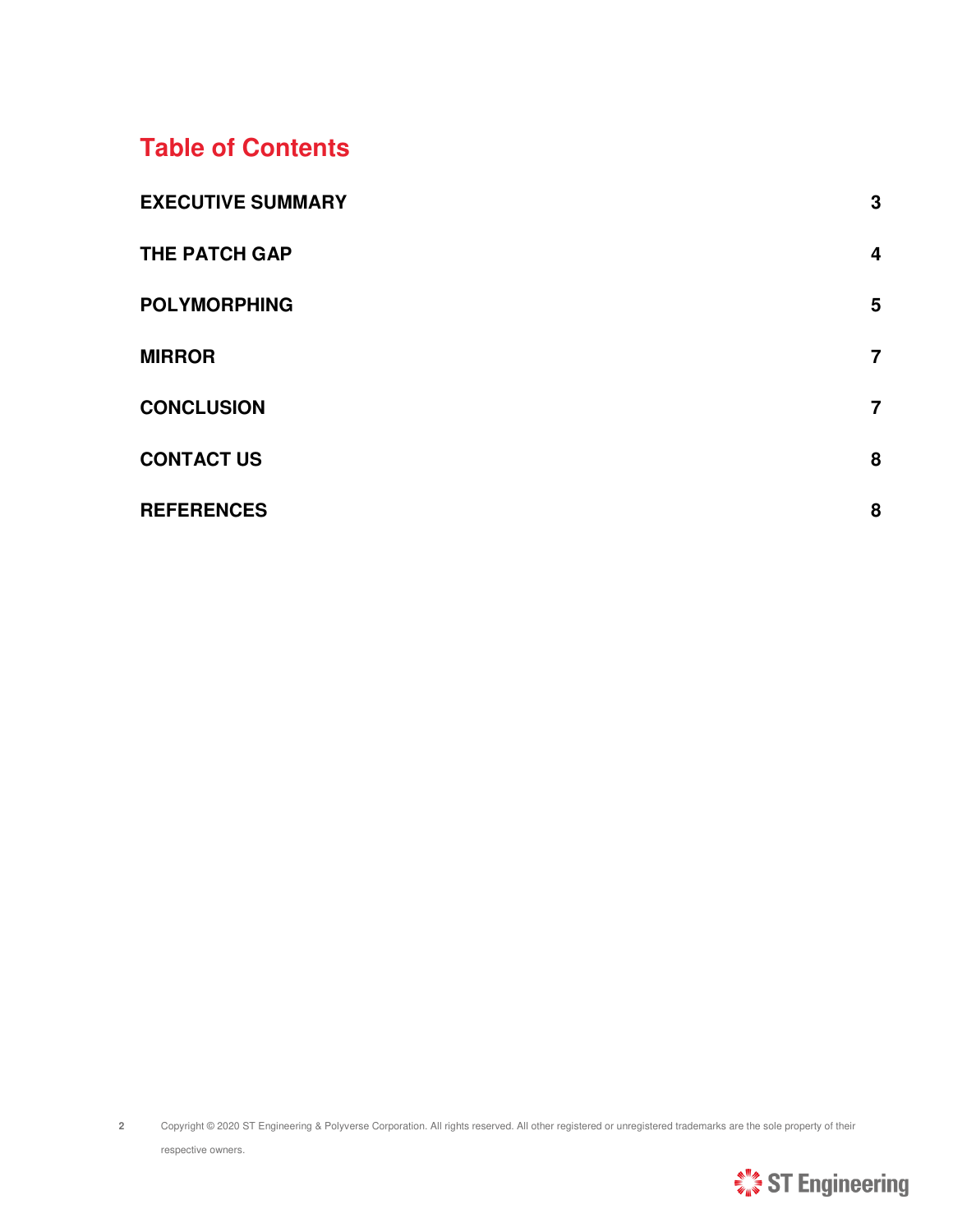## **Executive Summary**

With an increasing proliferation of cyberattacks that undermine the security of critical operating systems, the need for advanced and innovative security solutions that prevent zero-day attacks is heightened.

To reinforce critical platforms with an additional sphere of security that is unique to each operating system, across the spectrum of hardware, software and operating system layers in both on-premise and cloud environments, ST Engineering works closely with Polyverse Corporation to provide leading-edge Polymorphing technology to global government and commercial customers.

Polymorphing is a game changer in the evolving cloud and Internet of Things (IoT)/edge computing landscape. Not only does it help to mitigate the problem of delayed patching of memory exploits and prevent zero-day attacks before they can even start moving to spread across line of business work areas, it can also be embedded in operating system-dependent devices such as firewall appliances, network devices, IoT/edge computing devices and sensor platforms to effectively protect against hackers.

The world runs on Linux. With 90% of servers running Linux on-premise and in the cloud, it has become the backbone of business infrastructure. Many critical systems such as SAP HANA and Oracle Database were developed to run on Linux due to its stability and security. Unfortunately, as the use of open source software has increased, hacking these platforms and operating systems has also increased. Of all successful cyberattacks, 80% leverage coding flaws such as buffer overflows, stack clashes and other malformed input validation logic and are referred to as memory-based attacks. According to MITRE's CVE database,<sup>1</sup> Linux and its variants have surpassed Windows as the operating systems (OS) with the most vulnerabilities.

This puts every organisation running Linux at risk.

The Open Web Application Security Project (OWASP) provides the following guidance to protect against buffer overflow vulnerabilities: "Keep up with the latest bug reports for your web and application server products and other products in your Internet infrastructure. Apply the latest patches to these products. Periodically scan your web site with one or more of the commonly available scanners that look for buffer overflow flaws in your server products and your custom web applications."<sup>2</sup>

<span id="page-2-0"></span>Unfortunately, the approach of trying to keep up with the latest bug reports and rushing to patch vulnerable systems before attackers infiltrate them is a losing proposition.

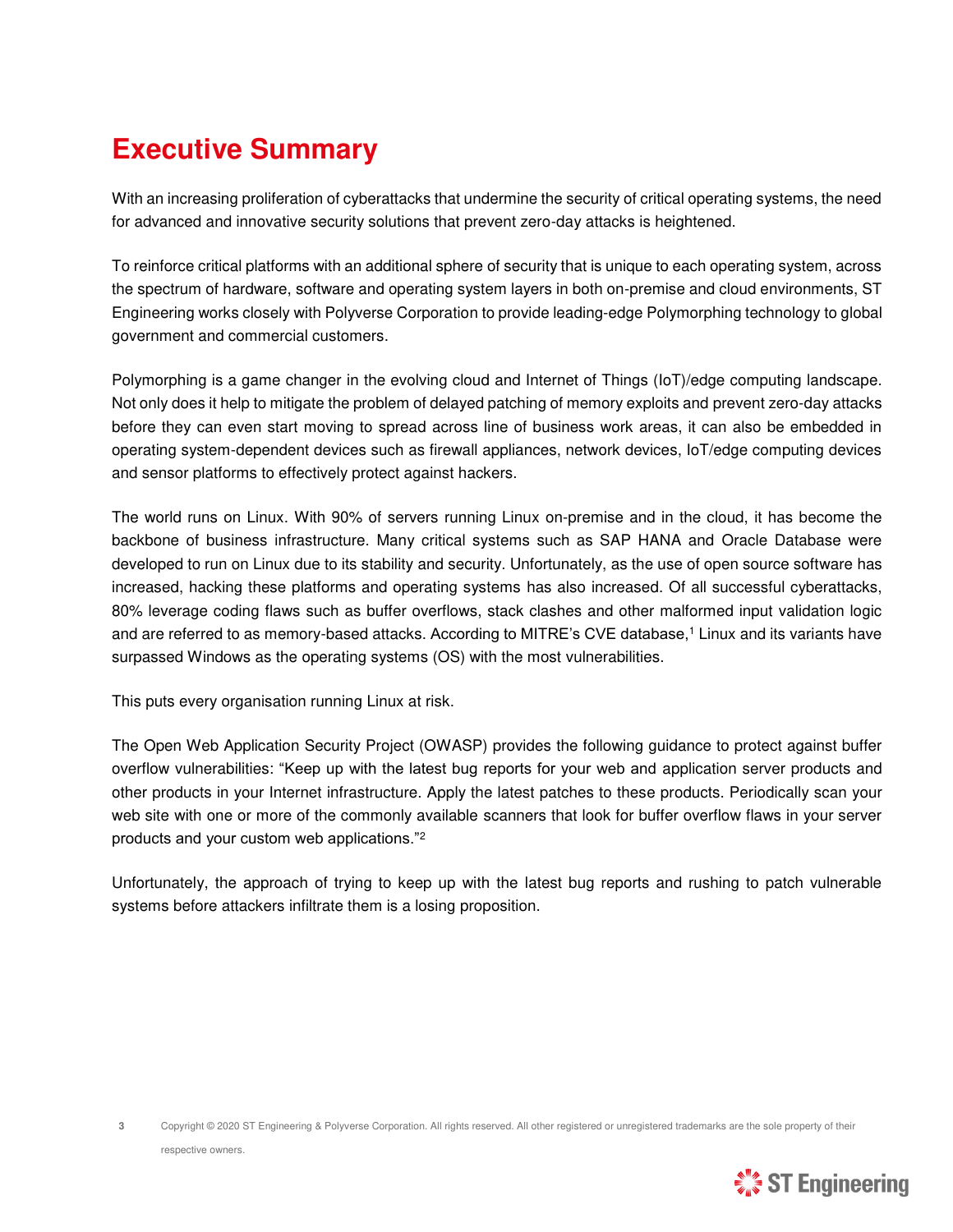# **The Patch Gap**

All software contains bugs. These bugs can and will be exploited. Today, these cyber exploits work across all instances of the same operating system or application. The objective of a software or security patch is to fix bugs, in particular known exploits. However, software patches can themselves contain bugs, which can be exploited. Further, there is a delay between the identification of a cyber exploit and the patching of the cyber exploit.

A well-known example of an organisation that missed applying a needed security patch is Equifax. In this particular case, Equifax only scanned for vulnerabilities from a list of servers, instead of scanning all servers within their organisation. The server that was exploited was not on that list and, therefore, it was not scanned and patched. This resulted in massive damage to the company and left consumers vulnerable to identity theft. The breach ultimately cost Equifax more than \$1.4 billion in damages, and loss of customer business since its disclosure in 2017.<sup>3</sup>

It only took a single unpatched server to breach the entire Equifax network. Organisations face great difficulty in tracking servers deployed in their networks. Deploying new servers, and decommissioning old servers, happens on a regular basis. Endpoint management is often a nightmare, especially if an employee deploys a server without following proper policy guidelines. Even a newly deployed server that is exposed externally for only a few minutes can be enough time for a hacker to exploit and compromise the network.

Even when an IT organisation manages to keep a perfect record of all of its deployed servers, there is still the problem of keeping up with patching those servers. 60% of breaches in 2019 were linked to a vulnerability where a patch was available, but not applied.<sup>4</sup> There is a long list of valid reasons why patching is logistically difficult to manage and apply even for the largest and most modern enterprises. This includes lack of staff, waiting for a window of time to take critical applications offline, prioritising which servers to patch first, and draining network traffic before the server can be taken out of rotation for the patch to be applied. In order to succeed, patching must be carefully coordinated to minimise the overall business impact. The disruption from taking down servers to apply patches to a company's business is a real and measurable cost.

**4** Copyright © 2020 ST Engineering & Polyverse Corporation. All rights reserved. All other registered or unregistered trademarks are the sole property of their respective owners.

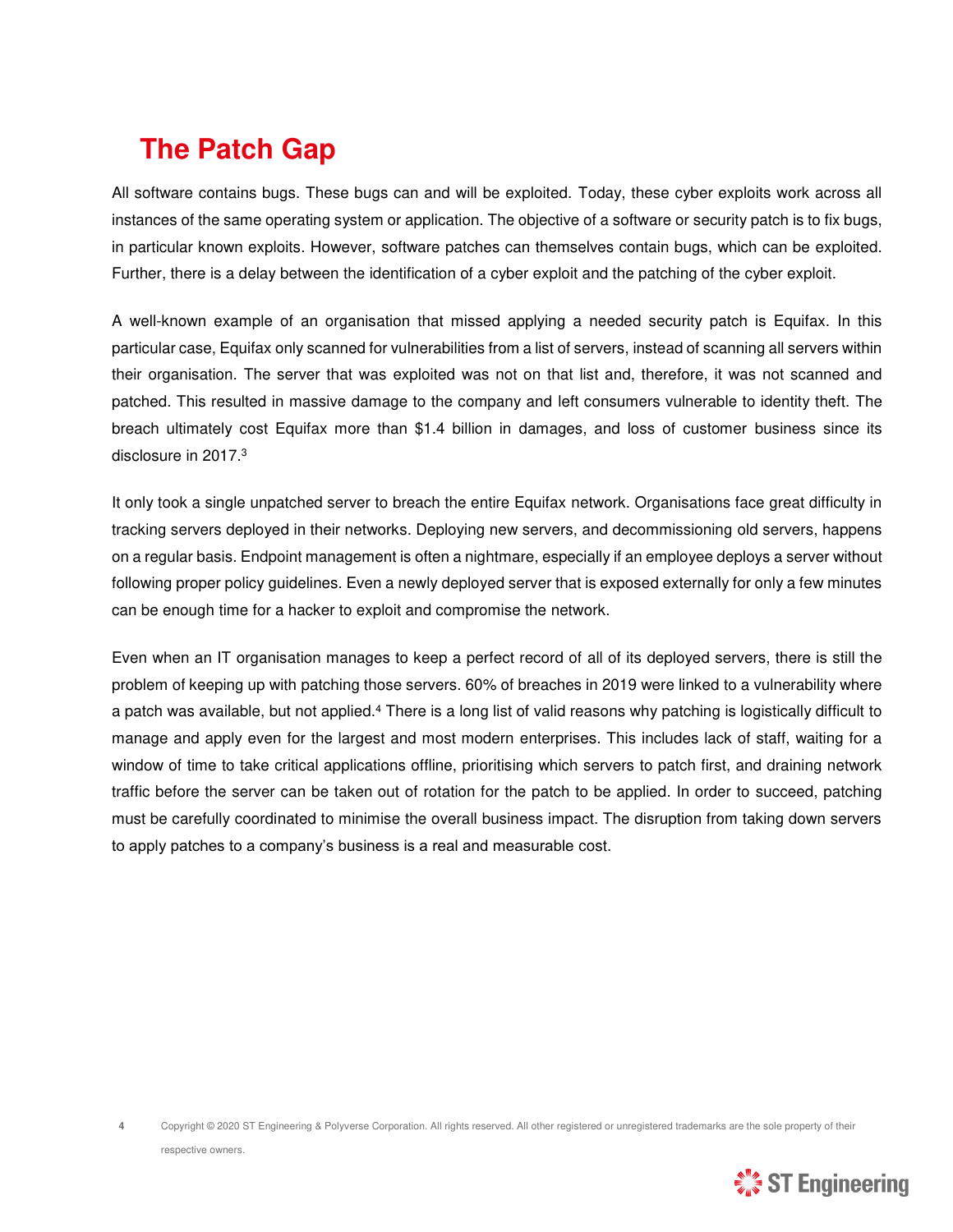

Figure 1: The Patch Gap

According to the Ponemon Institute, it takes an average of 102 days to patch a vulnerable system.<sup>5</sup> This is a wide window of opportunity for a hacker to exploit any unpatched servers that are left vulnerable. In some cases, it only takes 20 minutes for an attacker to exploit an unpatched system. Hackers are constantly scanning the Internet to target vulnerable servers with known exploits. What about attacks from unknown exploits using vulnerabilities that have not yet been announced and reported to the vendors whose software we rely on? Organisations are left unaware, not realising their systems have been compromised for days, months, or even years. This is known as the Patch Gap (see Figure 1).

### <span id="page-4-0"></span>**Polymorphing**

So how can you close the patch gap? The only way to close the patch gap, is to do away with the need for patching as being the primary defense against the attacker. Polymorphing™ for Linux is a ground-breaking technology that was previously only an academic theory and is the only technology capable of closing the gap. Hackers rely on every instance of an OS being the same. For example, if you have Red Hat Enterprise Linux 7, it will be the version of Red Hat Enterprise Linux used everywhere else – even by the hacker. Therefore, if a hacker manages to develop an exploit from one of the vulnerabilities found in Enterprise Linux 7 (which currently has 762,978 weaknesses), they can use it to exploit systems and applications that run on that same OS elsewhere.

The only way to prevent a hacker from utilising and then scaling a single attack to millions of systems is to make every operating system instance unique. Polymorphing takes this approach by scrambling the instruction set at the binary level, making each Linux instance unique.

This approach takes a cue from nature's innate diversity. If every human was a clone, the first fatal disease that

**5** Copyright © 2020 ST Engineering & Polyverse Corporation. All rights reserved. All other registered or unregistered trademarks are the sole property of their respective owners.

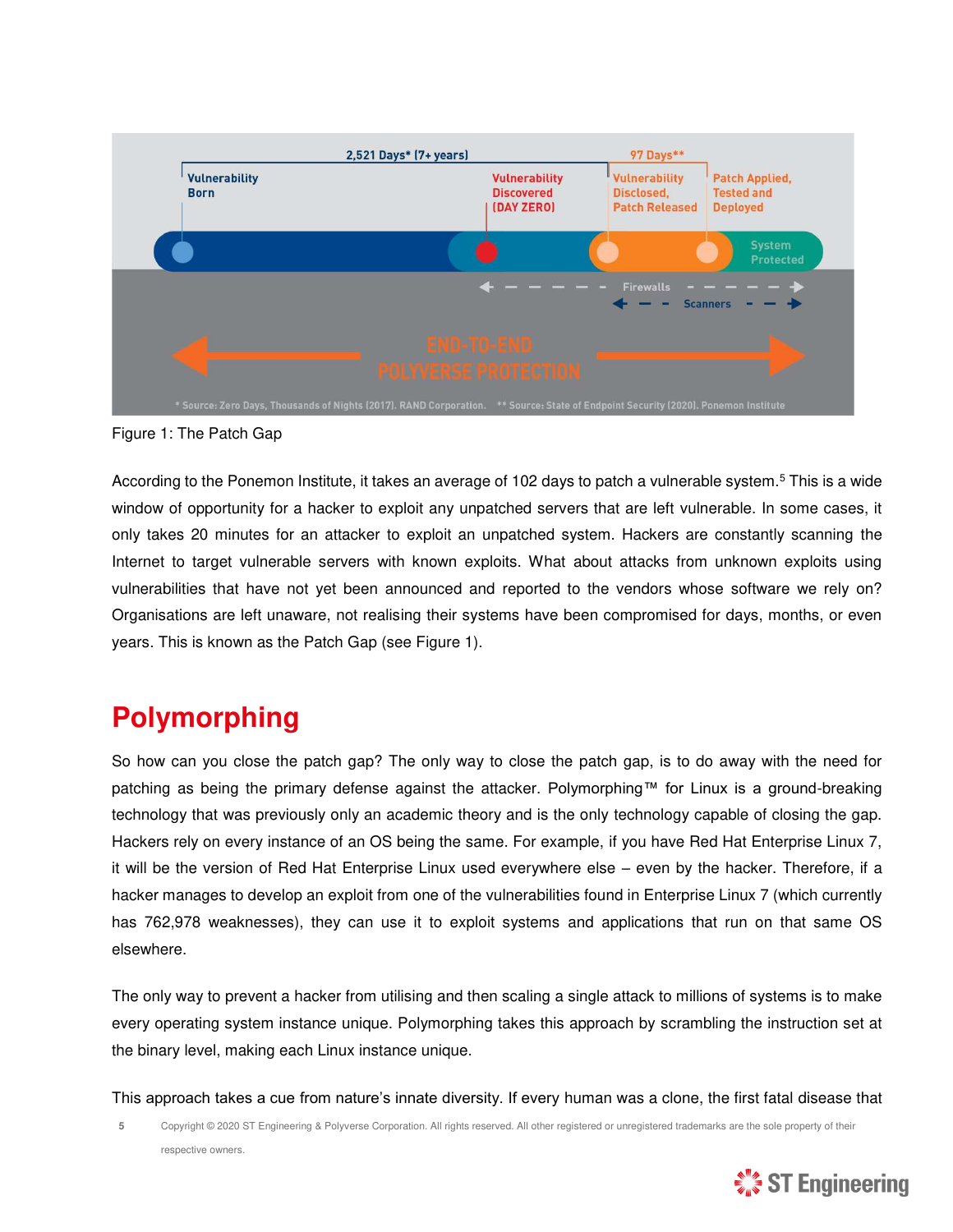comes along would wipe out the entire human race. Yet thanks to genetic diversity, a highly contagious disease such as COVID-19 that is deadly to one individual may only ail another with a fever. Much like humanity's inherent diversity, a resilient software system must have binary diversity to prevent an attack that previously worked on one system from successfully working on another. This technique is called "moving target defense".

Polymorphing is a ground-breaking technology that hardens open source Linux distributions. The source code is run through a polymorphic compiler to effectively scramble the low-level machine code, without affecting the original source code, interoperability, or functionality. By substituting the OSs original instruction sets with unique, equivalent instruction sets for each installation, a hacker cannot rely on prior knowledge to craft a memory-based attack. This creates an instance with completely randomised and unique resource mapping, making it exceptionally difficult to reverse engineer. Each diverse Linux instance is effectively immunised against the entire category of memory-based attacks including everything from code-execution, buffer overflow, and memory corruption attacks.

This means that crafted exploits targeting a buffer overrun vulnerability will not work, even when the application is left unpatched. Polymorphing reduces the pressure to urgently patch all systems as quickly as possible, freeing up your IT organisation to patch in a controlled cadence and focus on more high-value projects.

For environments with continuous deployment pipelines (CI/CD), new Linux containers can be generated and deployed with a new, uniquely scrambled OS every 24 hours. Even if a hacker is able to reverse-engineer a Polymorphed system's scrambled instruction set, and craft an attack specifically for that Linux system, they would only have a 24-hour window to successful exploit it. Once the Linux system is updated with new scrambled binaries, the hacker would need to start over to discover the layout of the new instruction set. These are high hurdles to overcome for compromising a single target. Due to this shift in effort where the defender is now favoured, most attackers move on to easier targets.

Polymorphing your instance of Linux does not change the source code of your operating system, only the binary layout of the compiled packages. This does not affect the functionality, debuggability, performance, or interoperability of your Linux instance. Since there's no shim in between the application layer and operating system, Polymorphing also does not incur any runtime overhead. Polymorphing can be applied to a Linux installation by pointing its package repository to Polyverse's® Polymorphic repositories, instead of a communityrun mirror, and updating its packages. The system will download uniquely scrambled binaries from Polyverse. Every time the package manager is run to pull down new updates, a different set of scrambled binaries are downloaded. Polyverse scrambles more than 70,000 of the top open-source packages, including Java, Ruby, and PHP. It currently supports Red Hat, Ubuntu, CentOS SUSE Linux Enterprise Server, and Alpine Linux in public clouds and private data-center deployments, as well as ARM and Intel architectures for embedded devices.

6 Copyright © 2020 ST Engineering & Polyverse Corporation. All rights reserved. All other registered or unregistered trademarks are the sole property of their respective owners.

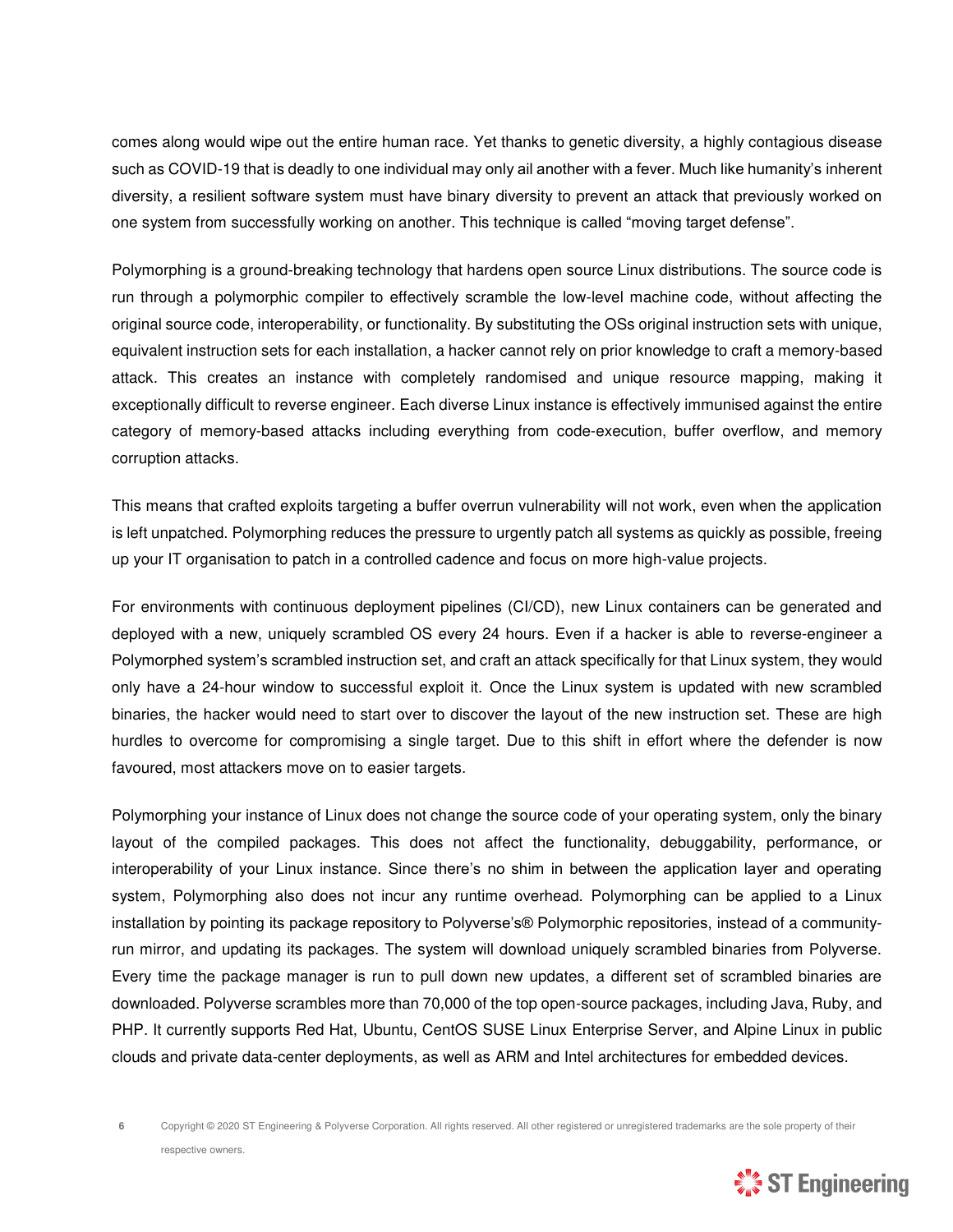

Figure 2: Diagram of Polymorphing

#### <span id="page-6-0"></span>**Mirror**

Polymorphing for Linux is licensed per instance or can be licensed for a distribution to best suit your infrastructure needs. A Polyverse Mirror is a deployment model that allows an organisation to license an unlimited number of Polymorphing for Linux instances of a specific distribution (e.g. Red Hat, CentOS, Alpine). Instead of licensing a fixed number of Polymorphing instances for a specific version, a Mirror provides a simpler, more cost-effective licensing model that saves an organisation from having to track and manage their instances.

This licensing model is beneficial to organisations that spawn and recycle many Linux instances (i.e. Linux VMs and containers) or have a large Linux installation.

## <span id="page-6-1"></span>**Conclusion**

Today, all versions of a given operating system are the same, making it possible for a hacker to easily exploit the vulnerabilities commonly found in that operating system. The most successful form of cyberattacks are memorybased and in today's world the only real way to defend against them is via patching. Unfortunately, patching is fraught with problems and is the least sure way to protect your critical data, applications and systems. The only way to truly protect against such attacks is by doing away with the reliance on patching for security, by making

**7** Copyright © 2020 ST Engineering & Polyverse Corporation. All rights reserved. All other registered or unregistered trademarks are the sole property of their respective owners.